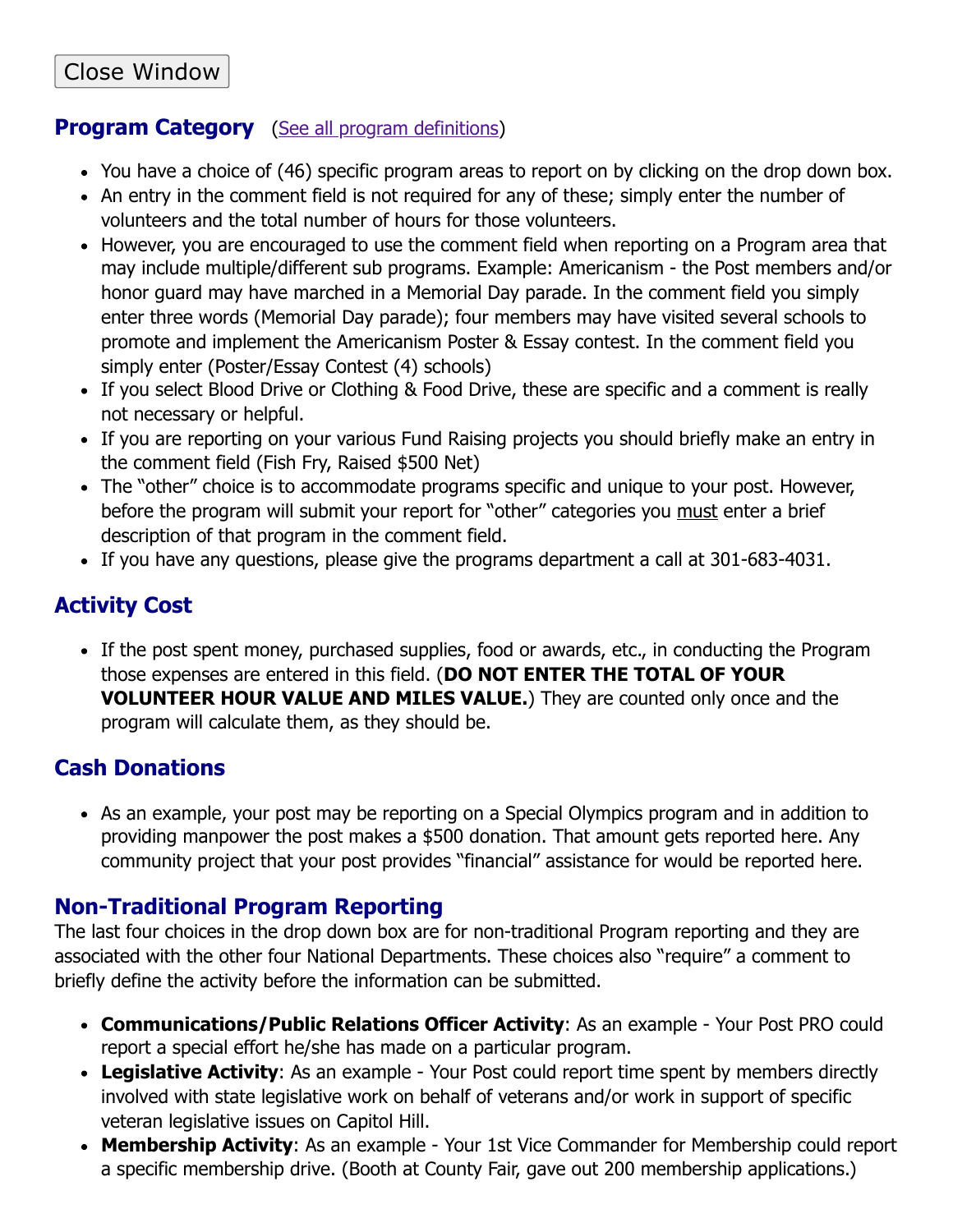**Veteran Service/Claims Activity**: As an example - Your Post Service Officer could report any specific facility and/or contacts made for referrals. Veterans transported to VA Medical Centers.

# <span id="page-1-0"></span>**Program Category Definitions**

**These are not all inclusive, they are offered only as examples.**

#### **Homeless Veterans**

Conducting or supporting Stand Downs, counseling, donations to agencies working on behalf of Homeless Veterans, participating in a community Continuum of Care, and/or other support provided.

#### **Suicide Awareness**

Posts are encouraged to participate in the awareness program and secure materials from a VA's Suicide Prevention Coordinator to distribute in their local communities. This includes the S.A.V.E Program and H.E.A.L online suicide training.

#### **Sick or Hospitalized Veterans**

Visiting, helping home bound vets and/or Hospitalized Vets. State Vet Hospitals, and all other hospital volunteer service hours and donations should be reported here. Transporting non-family veterans to and from VA medical centers or doctor's appointments. \*Please Note: a few State Veterans Hospitals may have an agreement with a VAMC (these hours would be reported through VAVS, along with hours volunteered through the VAVS program. Caring for a live-in (within your home) veteran family member is NOT a reportable program. Contact your Post or Department 2nd Vice if you have any question.

### **POW/MIA**

• Prisoner Of War/Missing In Action: Provide support to families, conduct POW/MIA ceremonies at community military and veterans gatherings.

#### **Women Veterans & Service Members**

• Any program or activity supported or conducted that is specific to assisting women veterans or women service members.

### **Support for National Guard Troops**

• Support provided specifically for the National Guard troops and their families. If the support relates directly to a Family Assistance Center, please note this in the comment field.

### **Support Family Readiness Group**

Conducting deployment farewells and returning celebrations, aiding families by helping with children, doing home repairs, etc. Providing financial assistance for phone cards, voices from home, and time/money directly to base family support units. Mailing care packages.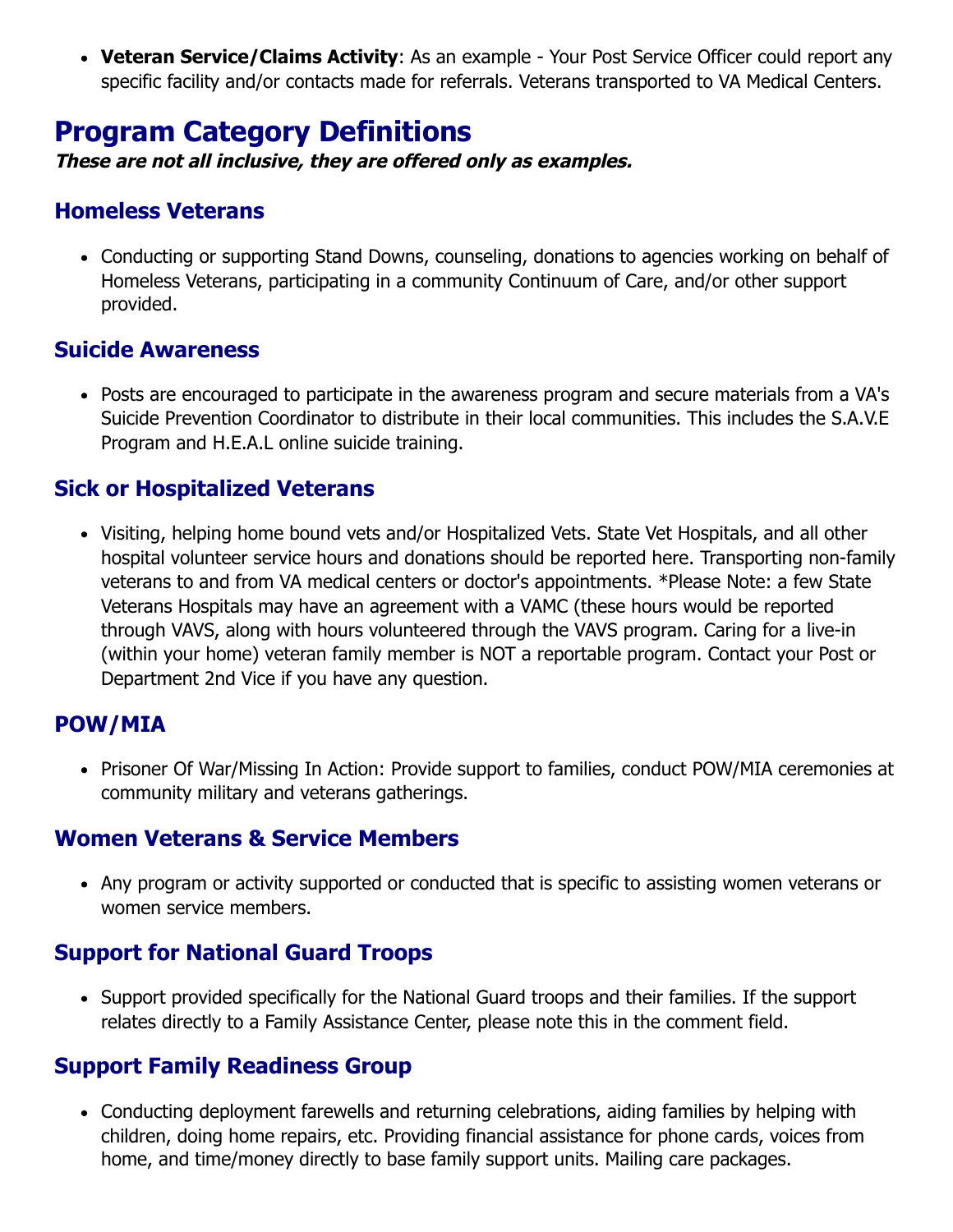#### **Career Center Awareness**

Use this category to report awareness initiatives to assist veterans in finding employment, i.e. send referrals to National's Call Of Duty Endowment Career Center, assist veterans with resumes, etc.

#### **Peer to Peer Support**

• Promote and/or sponsor activities, such as AA, NA, coffee shops, retreats, workshops, and veteran mentorship programs that help veterans learn how to re-establish connections with their friends, families, occupations, and society as well as to reduce the impact of service related traumas; PTS, MST, etc.

### **Clothing and Food Drives**

Conducting your own or providing manpower to assist other organizations to collect clothing, food, etc. (Other than Natural Disaster Relief)

#### **Natural Disaster Relief**

This category to be used when assistance and support is given to those individuals and families within the community who have been affected by a natural disaster, ex. fire, hurricane, tornadoes, floods, pandemics, etc.

#### **Care Bear**

Raising money to purchase Teddy Bears or organizing drives to collect teddy bears to donate to first responders for distribution to children in emergency situations.

### **Special Olympics**

• Serving as volunteer trainers, judges and support staff for Special Olympics Events. Providing financial assistance to the organization.

#### **Blood Drives**

• Sponsoring/hosting a community blood drive on behalf of the American Red Cross or having AMVETS members donate for other community sponsored drives. PLEASE NOTE: According to AABB, as blood is freely donated by volunteers, there is no monetary value that may be reported. Patients that receive blood do not pay for the actual blood itself, rather the services applied to processing blood products (i.e. infectious testing, typing, etc.) Please report the pints donated in the comment field. No cash/donation entries.

#### **Veteran Cemetary and Carillon Care**

Under the guidance and direction of AMVETS members overseeing the care and maintenance of veteran cemeteries or other cemeteries with a veteran-specific location. Includes, but not limited to cleaning, refurbishing, replacing and caring for markers, carillon, grave, monuments, lawn or mausoleum, etc.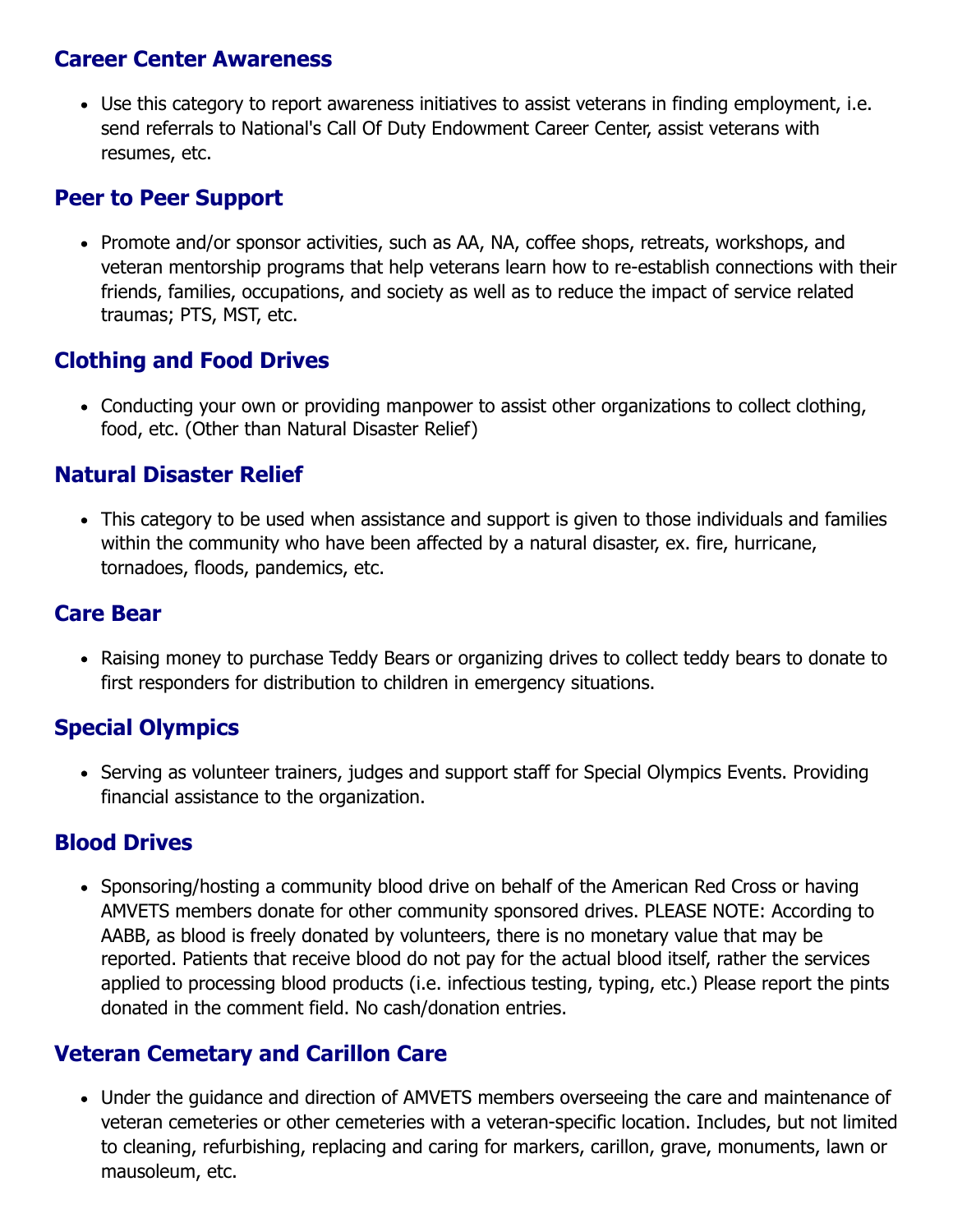### **Other Community Service**

• BE SPECIFIC - This category should only be used if one of the other specific categories do not match the program you are conducting. In the comment field, briefly include: the type of community service and the name of agency or organization you are supporting.

### **AADAA (AMVETS Against Drugs & Alcohol Abuse**

• AMVETS Against Drugs and Alcohol Abuse, administering the AADAA Poster & Essay Contest within schools or other youth organizations and/or supporting a local community group working with a recovery program.

### **Americanism**

Administer the Poster & Essay Contests within local schools or other youth organizations, participate in local parades, public ceremonies, etc.

### **Patriotism Flag**

This program recognizes businesses, organizations, and individuals who fly the American Flag properly outside their establishments or homes. The honoring may be done at a Post meeting, at the business/organization?s location, and/or via the media.

## **9-11 Ceremonies (Sept Only)**

For any 9-11 events or ceremony sponsored and/or officially representing your AMVETS Post or Department.

## **Military Funeral Honors (MFH)**

• Volunteers and/or formal AMVETS Honor Guards from posts/departments that participate in conducting MFH for our veterans at any cemetery or funeral home. This also includes any special programs (specify)on military and veterans holiday. This is not to be combined with any other Programs line item.

#### **Memorial Day Commemoration**

• Specifically, for Memorial Day for those activities that a post organizes to remember those who have died in military service will be reported here. This can include ceremonies, wreath-laying, providing roses/flowers for people who pay tribute at cemeteries, placing flags on graves in national cemeteries, etc.

### **Flag Day Celebration, June 14th**

• Specifically, for Flag Day on June 14th when posts honor the American flag by reporting the activities here. Some examples of reportable activities are sponsoring flag burning ceremonies, teaching the history and traditions of the flag, etc.

#### **Veterans Day Observance**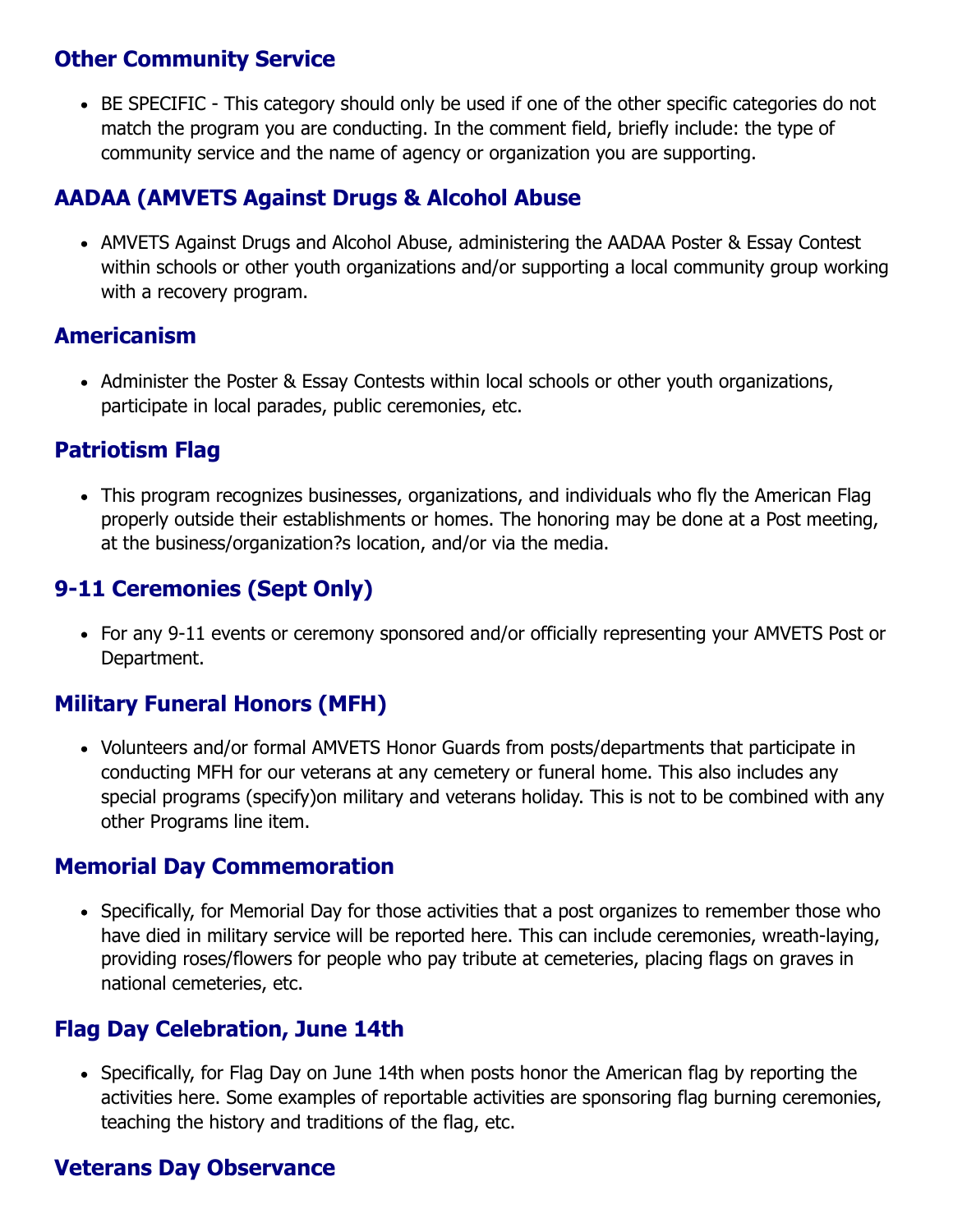Posts organizing and taking part in activities that honor veterans on Veterans Day will report here. Participating in veterans' day parades, teaching the history of the holiday and sponsoring trips to national memorials are examples of reportable activities, etc.

#### **Veteran Commemoration Ceremony**

• \*Represent or speak at a veterans commemoration ceremony and provide details on AMVETS representation. \*Continuation of Remembering and Honoring those veterans who served during a conflict by hosting or attending an event and representing AMVETS. Provide details.

## **\* Fundraising**

DO NOT REPORT DONATIONS YOU GIVE TO OTHERS HERE. This category should be used to report the fundraising projects you are doing. That is how your post raises money to be used for your various veteran and community projects, ex. anything from Bingo to dinners, etc. Be sure to enter the name of your fund raiser in the 'Comments' field and the amount you raise in the 'Cash donations' field. Other columns reflect the volunteers, fund raising costs, etc. NOTE: DONATIONS YOUR POST MAKES TO OTHER GROUPS may be reported to a specific category line, e.g., Special Olympics, Homeless Veterans OR if it is a Donation to an organization not associated with a specific reporting category, then use the "Other" (Community Service) Category. Identify the cause/organization in the (comment field) and put the \$\$ amount in the 'Donation' field on that line. (Donations given to your Post by other groups/individuals could be reported here. The amount would not go in the Donation Column, you would put the amount received and from who, in the Comment Field.)

## **White Clover (remember me)**

Raising awareness of AMVETS with the White Clovers for the purpose of raising donations to assist our veterans who are hospitalized or in-need, or to assist within our communities whenever necessary.

## **JROTC/ROTC**

JR/Reserve Officer Training Corp: Donating, presenting the AMVETS ROTC awards and/or conducting JROTC drill competitions.

### **Scouting**

Chartering Boy Scout and/or Girl Scout units; serving as merit badge counselors; facilitating the presentation of AMVETS. Eagle Scout and Girl Scout Gold Award Certificates.

## **Rolling to Remember (R2R) Get the Word Out**

GET THE WORD OUT - at AMVETS Post activities, meetings, etc., to tell about the event. Speaking with social media, TV, Radio, Newspaper, etc. Promote and spread the word about the purpose of Rolling to Remember. Refer to the AMVETS Tool Box kit online.

## **Rolling to Remember (R2R) Local Participation**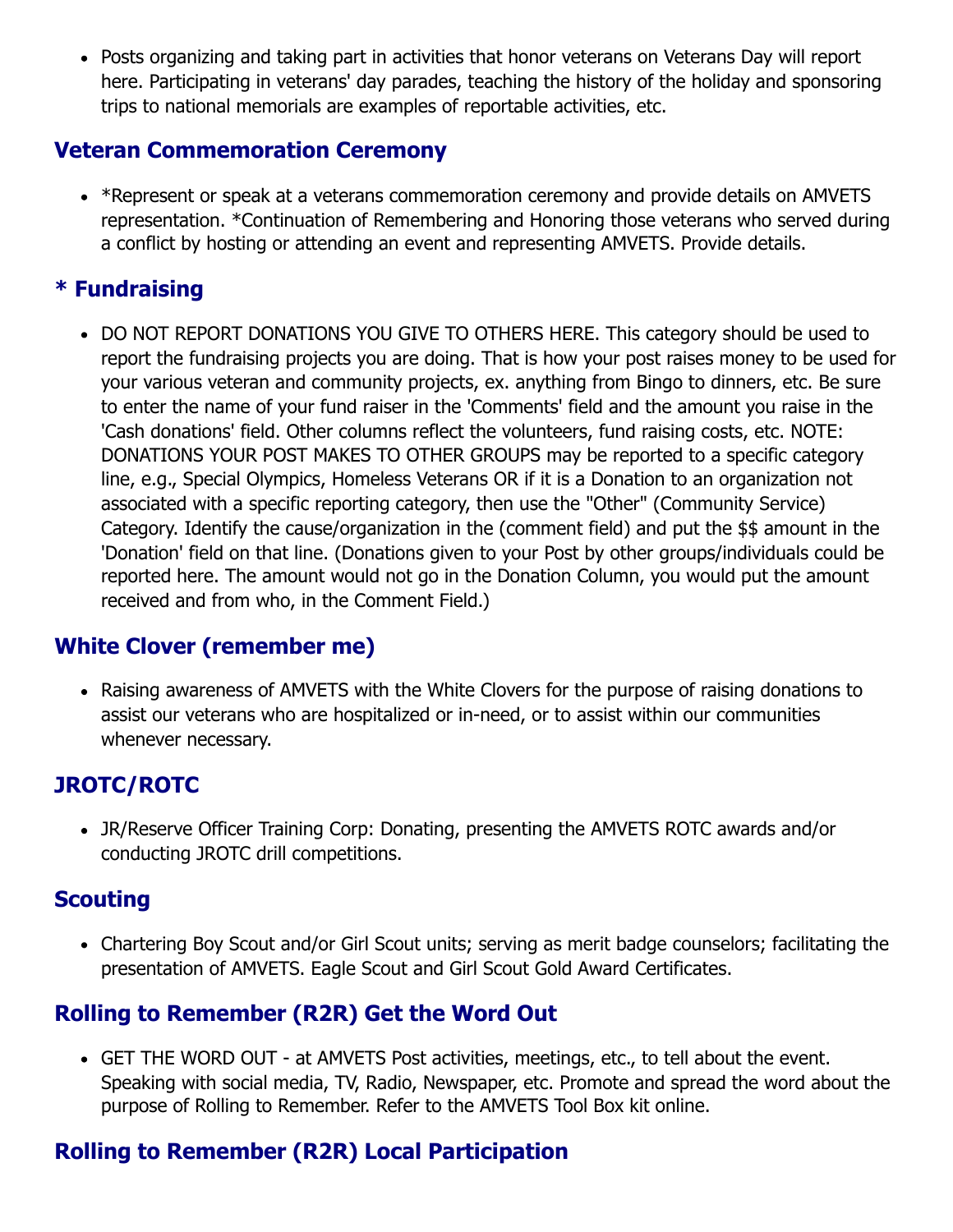• LOCAL PARTICIPATION - As AMVETS members: host vigils or rides, rest stops set-up or hosting a pitstop, participate in veteran events to remember POWs, MIAs, and suicide prevention awareness. Along the way to and from the event many of you will be visiting veterans at Homes or VAMC and attending events and parades to honor veterans.

### **Rolling to Remember (R2R) Memorial Weekend**

MEMORIAL WEEKEND - To include national, state, and local events to support the POW/MIA and Suicide Prevention Awareness. Be sure to observe local and state ordinances.

### **Scholarship Assistance**

• Report Scholarship Awards presented by Posts and/or Departments. Also, report all promotional efforts being made to disseminate information and applications for AMVETS National Scholarships.

### **Veteran History Projects**

Facilitating the gathering of Veterans stories in an organized manner and within the parameters established by the Library of Congress and Women in Military Service for America Memorial. These projects are of the American veterans, preserves, and makes accessible the personal accounts of these indivduals so that future generations may hear directly from veterans and better understand the realities of war.

### **Safe Driver**

• Safe Driver - Conducting a safe driver rodeo for high school students involving both education and competition.

### **Honor Flight Network**

Transport America's veterans to Washington, D.C. to visit those memorials dedicated to honor their service and sacrifices. Opportunities to assist as "guardians" for flights. And/or if Post/Dept is involved in support of or has established a Regional Hub.

### **\* RIDERS CHAPTERS (only)**

• Please use this one category for ALL programs that your chapter conducts as RIDERS. You will be required to enter a "comment" to submit the data. Briefly indicate or "title" the program you want to report in the comment field and then enter all other data in the same fashion you would normally do and submit.

### **\* SAD SACKS (only)**

Use this category to enter any Sack activity to include the scholarships your Sack unit is awarding. You MUST enter a "comment" identifying what type of program you are reporting, otherwise the data will not be accepted. Then enter the data in the same fashion you would normally do for a Post program and submit.